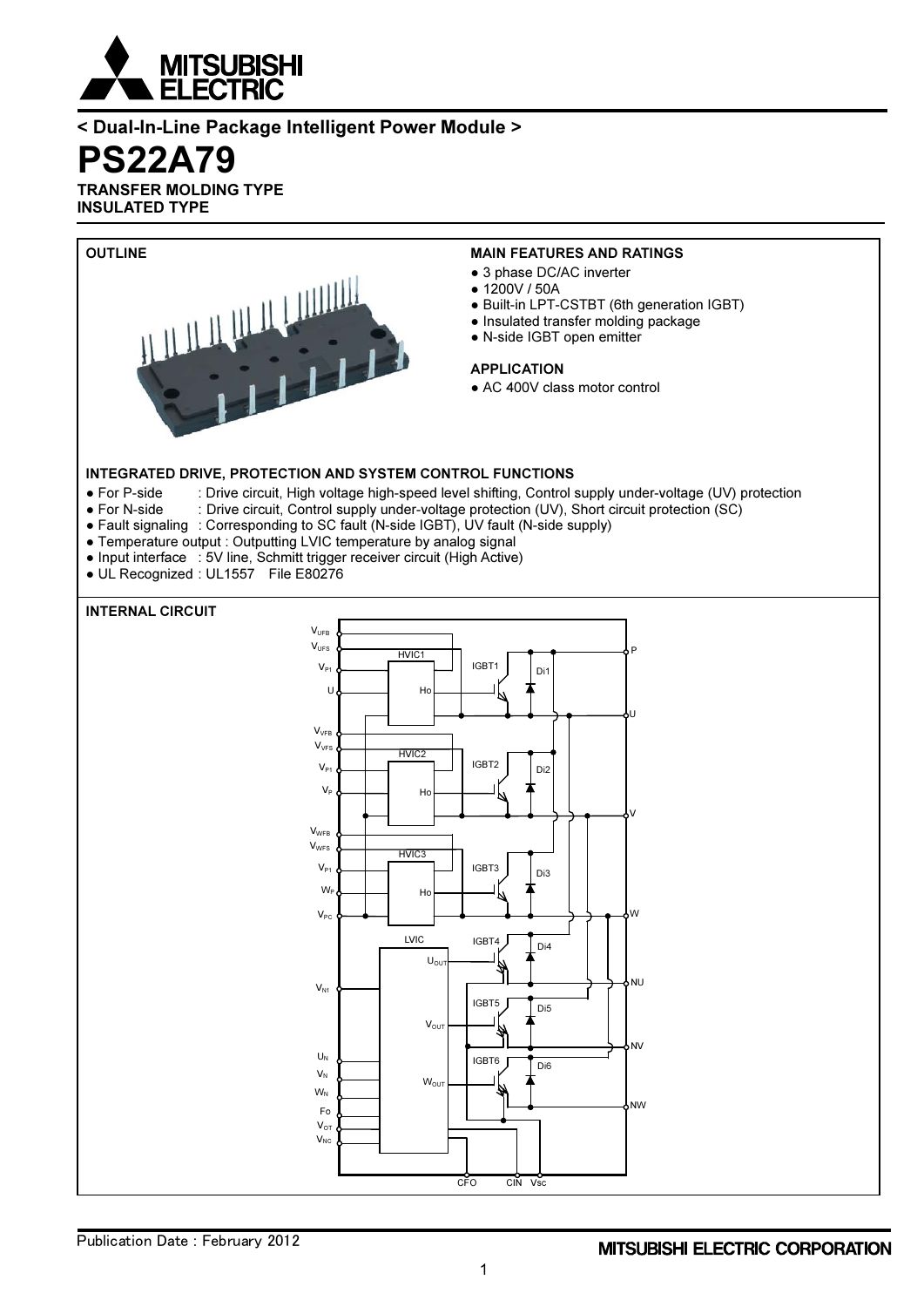## **MAXIMUM RATINGS** ( $T_i$  = 25°C, unless otherwise noted)

#### INVERTER PART

| Symbol                                     | Parameter                          | Condition                    | Ratings     | Unit |
|--------------------------------------------|------------------------------------|------------------------------|-------------|------|
| $\mathsf{V_{cc}}$                          | Supply voltage                     | Applied between P-NU, NV, NW | 900         |      |
| $\mathsf{V}_{\mathsf{CC}(\mathsf{surge})}$ | Supply voltage (surge)             | Applied between P-NU, NV, NW | 1000        |      |
| $\mathsf{V}_{\texttt{CES}}$                | Collector-emitter voltage          |                              | 1200        |      |
| $\pm I_{\rm C}$                            | Each IGBT collector current        | $T_c = 25^{\circ}$ C         | 50          | A    |
| $H_{CP}$                                   | Each IGBT collector current (peak) | $T_c$ = 25°C, up to 1ms      | 100         | A    |
| P <sub>c</sub>                             | Collector dissipation              | $T_c$ = 25°C, per 1 chip     | 129.9       | W    |
|                                            | Junction temperature               |                              | $-20$ ~+150 | °C   |

## CONTROL (PROTECTION) PART

| Symbol                     | Parameter                     | Condition                                                                                                                    | Ratings                     | Unit |
|----------------------------|-------------------------------|------------------------------------------------------------------------------------------------------------------------------|-----------------------------|------|
| $V_D$                      | Control supply voltage        | Applied between $V_{P1}$ - $V_{PC}$ , $V_{N1}$ - $V_{NC}$                                                                    | 20                          |      |
| $\mathsf{V}_{\mathsf{DB}}$ | Control supply voltage        | Applied between V <sub>UFB</sub> -V <sub>UFS</sub> , V <sub>VFB</sub> -V <sub>VFS</sub> , V <sub>WFB</sub> -V <sub>WFS</sub> | 20                          |      |
| $V_{\text{IN}}$            | Input voltage                 | Applied between $U_P$ , $V_P$ , $W_P$ - $V_{PC}$ , $U_N$ , $V_N$ , $W_N$ - $V_{NC}$                                          | $-0.5 - V_{\text{D}} + 0.5$ |      |
| $V_{FO}$                   | Fault output supply voltage   | Applied between $F_{\text{O}}$ - $V_{\text{NC}}$                                                                             | $-0.5 - V_D + 0.5$          |      |
| <b>IFO</b>                 | Fault output current          | Sink current at $F_0$ terminal                                                                                               |                             | mA   |
| $\mathsf{V}_{\mathsf{sc}}$ | Current sensing input voltage | Applied between CIN-V <sub>NC</sub>                                                                                          | $-0.5 \sim V_D + 0.5$       |      |

#### TOTAL SYSTEM

| Symbol                      | Parameter                                                                     | Condition                                                                           | Ratings      | Unit         |
|-----------------------------|-------------------------------------------------------------------------------|-------------------------------------------------------------------------------------|--------------|--------------|
| $V_{CC(PROT)}$              | Self protection supply voltage limit<br>(Short circuit protection capability) | $V_D$ = 13.5~16.5V, Inverter Part<br>$T_i$ = 125°C, non-repetitive, up to 2 $\mu$ s | 800          |              |
| $\mathsf{T}_{\mathsf{C}}$   | Module case operation temperature                                             | (Note 1)                                                                            | $-20$ ~+100  | $\sim$       |
| $\mathsf{T}_{\textsf{stg}}$ | Storage temperature                                                           |                                                                                     | $-40$ $-125$ | $\sim$       |
| $V_{\rm iso}$               | <b>Isolation voltage</b>                                                      | 60Hz, Sinusoidal, AC 1 min, between connected all pins<br>and heat sink plate       | 2500         | $V_{\rm ms}$ |

Note 1: Tc measurement point is described in Fig.1.

#### Fig. 1: T<sub>C</sub> MEASUREMENT POINT



Measurement point for Tc

#### THERMAL RESISTANCE

| Svmbol         | Parameter                | Condition                           |      | ∟imits                   |                |            |
|----------------|--------------------------|-------------------------------------|------|--------------------------|----------------|------------|
|                |                          |                                     | Min. | Typ.                     | Max.           | Unit       |
| $R_{th(i-c)Q}$ | Junction to case thermal | Inverter IGBT part (per 1/6 module) |      | $\overline{\phantom{0}}$ | $\overline{ }$ | <b>K/W</b> |
| $R_{th(i-c)F}$ | (Note 2)<br>resistance   | Inverter FWDi part (per 1/6 module) |      | $\overline{\phantom{0}}$ | .25            | <b>KM</b>  |

Note 2: Grease with good thermal conductivity and long-term endurance should be applied evenly with about +100μm~+200μm on the contacting surface of DIPIPM and heat sink. The contacting thermal resistance between DIPIPM case and heat sink Rth(c-f) is determined by the thickness and the thermal conductivity of the applied grease. For reference, Rth(c-f) is about 0.2K/W (per 1/6 module, grease thickness: 20μm, thermal conductivity: 1.0W/m•k).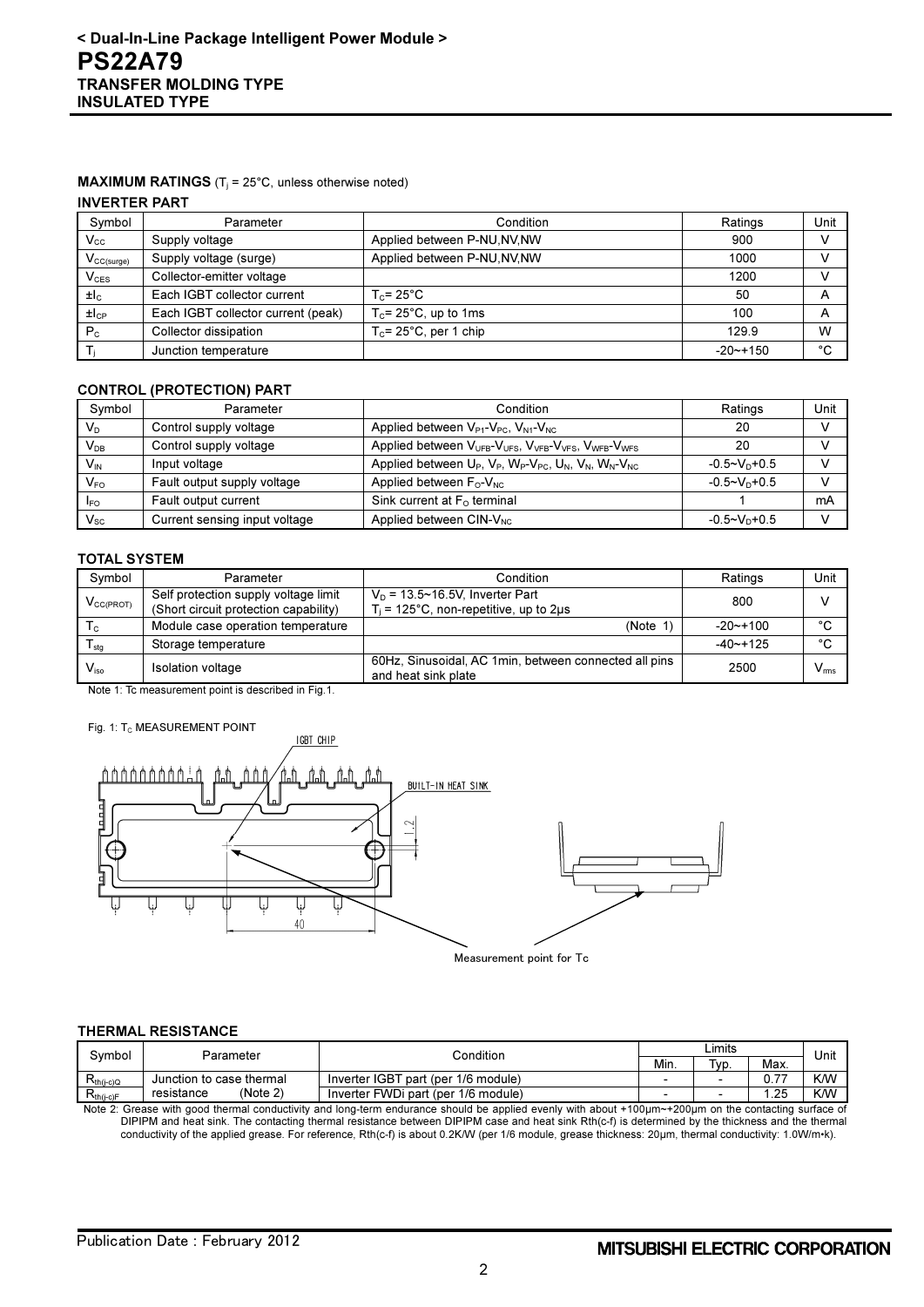#### **ELECTRICAL CHARACTERISTICS** ( $T_i$  = 25°C, unless otherwise noted) INVERTER PART

| Symbol           | Parameter                    |                                                                |                     |                          | Limits<br>Condition      |      |    |  | Unit |  |
|------------------|------------------------------|----------------------------------------------------------------|---------------------|--------------------------|--------------------------|------|----|--|------|--|
|                  |                              |                                                                |                     | Min.                     | Typ.                     | Max. |    |  |      |  |
|                  | Collector-emitter saturation | $V_D = V_{DB} = 15V$ , $V_{IN} = 5V$ , $I_C = 50A$             | $T_i = 25^{\circ}C$ | $\overline{\phantom{0}}$ | l.90                     | 2.60 | v  |  |      |  |
| $V_{CE(sat)}$    | voltage                      |                                                                | $T = 125^{\circ}C$  | $\overline{\phantom{0}}$ | 2.10                     | 2.80 |    |  |      |  |
| $V_{EC}$         | FWDi forward voltage         | $V_{IN} = 0V$ , $-I_C = 50A$                                   |                     |                          | 2.50                     | 3.20 | v  |  |      |  |
| $t_{on}$         |                              |                                                                |                     | 0.70                     | l.50                     | 2.40 | μs |  |      |  |
| $t_{C(on)}$      |                              | $V_{\text{cc}}$ = 600V, $V_{\text{D}}$ = $V_{\text{DB}}$ = 15V |                     | $\overline{\phantom{0}}$ | 0.50                     | 0.80 | μs |  |      |  |
| $t_{\text{off}}$ | Switching times              | $I_c$ = 50A, T <sub>i</sub> = 125°C, V <sub>IN</sub> = 0↔5V    |                     | $\overline{\phantom{0}}$ | 2.50                     | 3.70 | μs |  |      |  |
| $t_{C(off)}$     |                              | Inductive Load (upper-lower arm)                               |                     | $\overline{\phantom{a}}$ | 0.40                     | 0.80 | μs |  |      |  |
| $t_{rr}$         |                              |                                                                |                     | $\overline{\phantom{a}}$ | 0.50                     | ۰.   | μs |  |      |  |
|                  | Collector-emitter cut-off    |                                                                | $T_i = 25^{\circ}C$ | $\overline{\phantom{0}}$ | ٠                        |      | mA |  |      |  |
| $I_{CES}$        | current                      | $V_{CE} = V_{CES}$                                             | $T = 125^{\circ}C$  | $\overline{\phantom{0}}$ | $\overline{\phantom{0}}$ | 10   |    |  |      |  |

### CONTROL (PROTECTION) PART

| Symbol            | Parameter                              | Condition                                                                                                    |                                      | Limits   |                              |                          | Unit   |        |
|-------------------|----------------------------------------|--------------------------------------------------------------------------------------------------------------|--------------------------------------|----------|------------------------------|--------------------------|--------|--------|
|                   |                                        |                                                                                                              |                                      |          | Min.                         | Typ.                     | Max.   |        |
|                   |                                        | Total of V <sub>P1</sub> -V <sub>PC</sub> , V <sub>N1</sub> -V <sub>NC</sub>                                 | $V_D = 15V$ , $V_{IN} = 0V$          |          |                              | $\overline{\phantom{a}}$ | 5.60   |        |
| $I_{\text{D}}$    | Circuit current                        |                                                                                                              | $V_D = 15V$ , $V_{IN} = 5V$          |          | $\overline{\phantom{0}}$     | $\overline{a}$           | 5.60   | mA     |
|                   |                                        | Each part of $V_{UFB}-V_{UFS}$ ,                                                                             | $V_D = V_{DB} = 15V$ , $V_{IN} = 0V$ |          | $\overline{\phantom{a}}$     | $\overline{\phantom{a}}$ | 1.10   |        |
| $I_{DB}$          |                                        | $V_{VFB}$ - $V_{VFS}$ $V_{WFB}$ - $V_{WFS}$                                                                  | $V_D = V_{DB} = 15V$ , $V_{IN} = 5V$ |          | $\overline{\phantom{a}}$     | $\overline{\phantom{a}}$ | 1.10   |        |
| $I_{SC}$          | Short circuit trip level               | -20°C≤Tj≤125°C, Rs=34Ω (±1%),<br>Not connecting outer shunt resistors to<br>(Note 3)<br>NU, NV, NW terminals |                                      | 85       | $\overline{\phantom{a}}$     |                          | A      |        |
| $UV_{DBt}$        | P-side Control supply                  |                                                                                                              | Trip level                           |          | 10.0                         | $\blacksquare$           | 12.0   | $\vee$ |
| $UV_{\text{DBr}}$ | under-voltage<br>protection(UV)        | $T_i \leq 125^{\circ}C$                                                                                      | Reset level                          |          | 10.5                         | $\overline{\phantom{a}}$ | 12.5   | v      |
| $UV_{Dt}$         | N-side Control supply<br>under-voltage | $T_i \leq 125^{\circ}C$                                                                                      | Trip level                           |          | 10.3                         | $\overline{a}$           | 12.5   | $\vee$ |
| $UV_{Dr}$         | protection(UV)                         |                                                                                                              | Reset level                          |          | 10.8                         | $\overline{\phantom{a}}$ | 13.0   | $\vee$ |
| $V_{FOH}$         | Fault output voltage                   | $V_{SC}$ = 0V, F <sub>o</sub> terminal pulled up to 5V by 10k $\Omega$                                       |                                      |          | 4.9                          | $\overline{\phantom{a}}$ |        | $\vee$ |
| $V_{FOL}$         |                                        | $V_{\rm sc}$ = 1V, $I_{\rm FO}$ = 1mA                                                                        |                                      |          |                              | $\blacksquare$           | 0.95   | $\vee$ |
| $t_{\text{FO}}$   | Fault output pulse width               | $C_{\text{FO}}=22nF$<br>(Note 4)                                                                             |                                      | 1.6      | 2.4                          | $\overline{\phantom{a}}$ | ms     |        |
| $I_{IN}$          | Input current                          | $V_{IN} = 5V$                                                                                                |                                      | 0.70     | 1.00                         | 1.50                     | mA     |        |
| $V_{th(on)}$      | ON threshold voltage                   | Applied between $U_P$ , $V_P$ , $W_P$ , $U_N$ , $V_N$ , $W_N$ - $V_{NC}$                                     |                                      |          | $\qquad \qquad \blacksquare$ | 3.5                      | $\vee$ |        |
| $V_{th(off)}$     | OFF threshold voltage                  |                                                                                                              |                                      | 0.8      | $\overline{a}$               | $\overline{\phantom{a}}$ |        |        |
| $V_{OT}$          | Temperature output                     | LVIC temperature = $75^{\circ}$ C<br>with $5k\Omega$ pull down resistor                                      |                                      | (Note 5) | 2.26                         | 2.38                     | 2.51   | $\vee$ |

Note 3: Short circuit protection detects sense current divided from main current at N-side IGBT and works for N-side IGBT only. In the case that outer shunt resistor is inserted into main current path, protection current level I<sub>SC</sub> changes. For details, please refer the application note for this DIPIPM.

4: Fault signal is output when short circuit or N-side control supply under-voltage protection works. The fault output pulse-width t<sub>FO</sub> depends on the capacitance of C<sub>FO</sub> (typ.) = t<sub>FO</sub> x (9.1 x 10<sup>-6</sup>) [F])

5: DIPIPM doesn't shutdown IGBTs and output fault signal automatically when temperature rises excessively. When temperature exceeds the protective level that user defined, controller (MCU) should stop the DIPIPM immediately. This output might reach 5V when temperature rises excessively, so in the case of using low voltage controller like 3.3V MCU, it is recommended to insert a clamp Di between controller supply (e.g. 3.3V) and V<sub>OT</sub> output for overvoltage protection. Temperature of LVIC vs. V<sub>OT</sub> output characteristics and V<sub>OT</sub> output circuit are described in Fig.2 and Fig.3.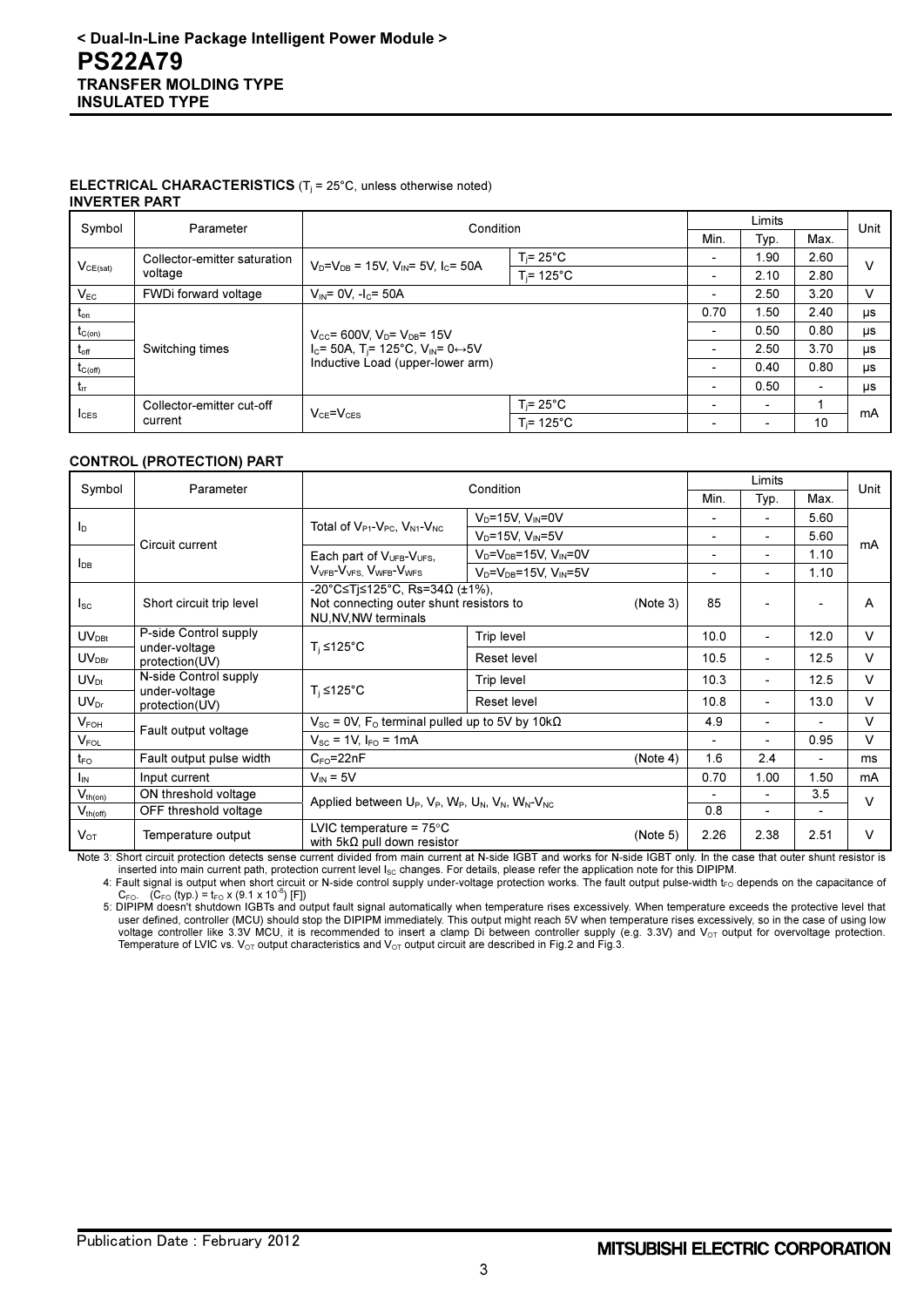Fig. 2 Temperature of LVIC vs.  $V_{OT}$  Output Characteristics



Fig.3 V<sub>OT</sub> Output Circuit



- (1) It is recommended to insert 5kΩ or more (5.1kΩ is recommended.) pull down resistor for getting linear output characteristics at lower temperature than room temperature. When the pull down resistor is inserted between  $V_{OT}$  and  $V_{NC}$  control GND), the extra current calculated by V<sub>OT</sub> output voltage / pull down resistance flows as LVIC circuit current continuously. In the case of only using V<sub>OT</sub> for detecting higher temperature than room temperature, it isn't necessary to insert the pull down resistor.
- (2) This output might reach 5V when temperature rises excessively, so in the case of using low voltage controller like 3.3V MCU, it is recommended to insert a clamp Di between controller supply (e.g. 3.3V) and  $V<sub>OT</sub>$  output for overvoltage protection. (3) If  $V_{\text{OT}}$  output function is unnecessary, leave this output terminal open (no connection).

Please refer the application note about the usage of  $V_{OT}$  too.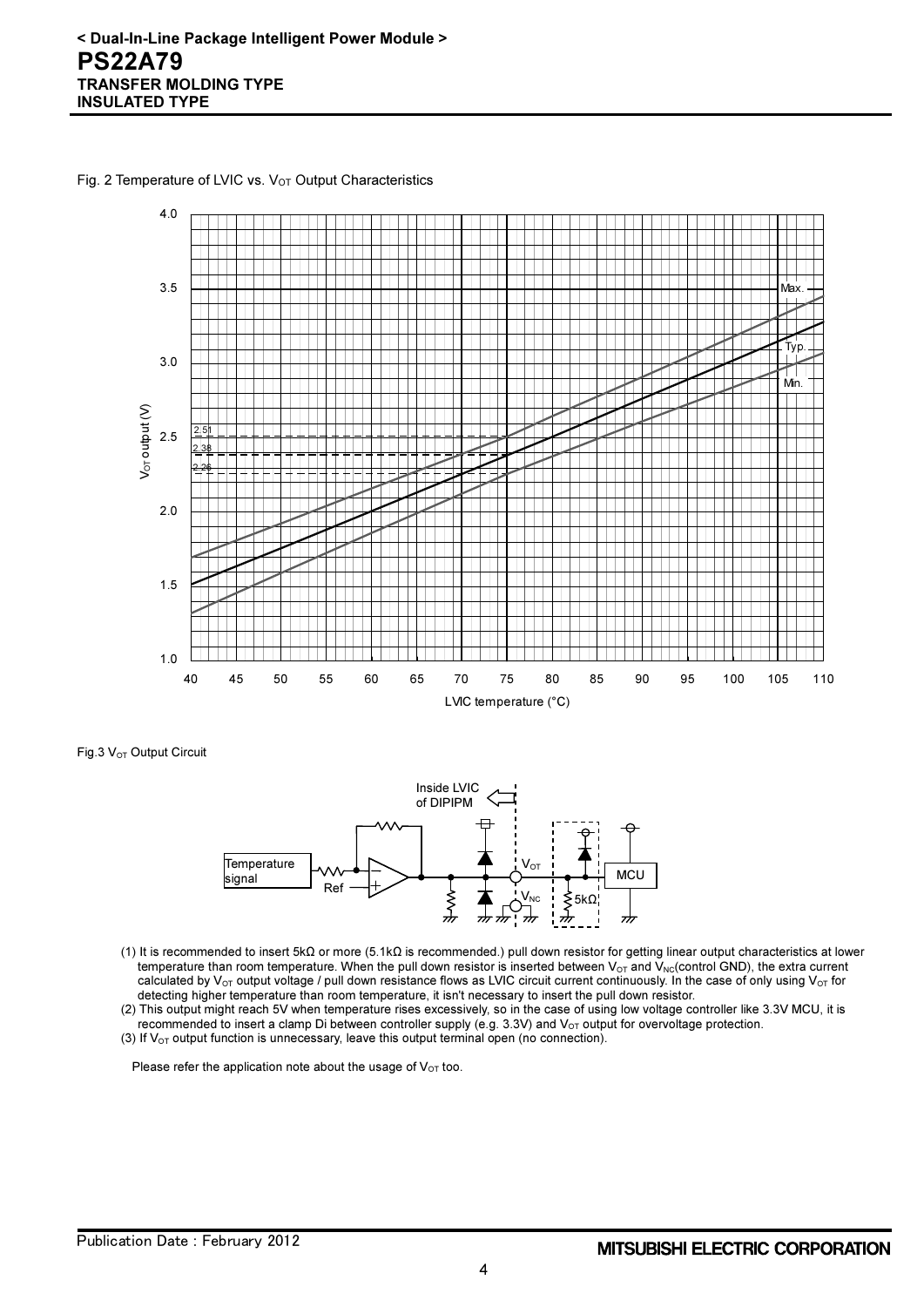### MECHANICAL CHARACTERISTICS AND RATINGS

| Parameter                 | Condition              |                                 |      | Limits                   |      |             |
|---------------------------|------------------------|---------------------------------|------|--------------------------|------|-------------|
|                           |                        |                                 |      | Typ.                     | Max. | Unit        |
| Mounting torque           | Mounting screw: M4     | 1.18 $N \cdot m$<br>Recommended | 0.98 | l.18                     | 1.47 | $N \cdot m$ |
| Terminal pulling strength | Load 19.6N             | EIAJ-ED-4701                    | 10   | $\overline{\phantom{a}}$ | -    |             |
| Terminal bending strength | Load 9.8N, 90deg. bend | EIAJ-ED-4701                    |      | $\overline{\phantom{a}}$ | ۰    | times       |
| Weight                    |                        |                                 |      | 46                       |      |             |
| Heat-sink flatness        |                        | (Note 6)                        | -50  |                          | 100  | μm          |

Note 6: Measurement point of heat-sink flatness



#### RECOMMENDED OPERATION CONDITIONS

| Symbol                                   | Parameter                                           | Condition                                                                                                                           |                              |       | Limits |        | Unit      |
|------------------------------------------|-----------------------------------------------------|-------------------------------------------------------------------------------------------------------------------------------------|------------------------------|-------|--------|--------|-----------|
|                                          |                                                     |                                                                                                                                     |                              |       | Typ.   | Max.   |           |
| $V_{\rm cc}$                             | Supply voltage                                      | Applied between P-NU, NV, NW                                                                                                        |                              | 350   | 600    | 800    | v         |
| $V_{\text{D}}$                           | Control supply voltage                              | Applied between $V_{P1}$ - $V_{PC}$ , $V_{N1}$ - $V_{NC}$                                                                           |                              | 13.5  | 15.0   | 16.5   | v         |
| $V_{DB}$                                 | Control supply voltage                              | Applied between V <sub>UFB</sub> -V <sub>UFS</sub> , V <sub>VFB</sub> -V <sub>VFS</sub> , V <sub>WFB</sub> -V <sub>WFS</sub>        |                              | 13.0  | 15.0   | 18.5   | v         |
| $\Delta V_{\rm D}$ , $\Delta V_{\rm DR}$ | Control supply variation                            |                                                                                                                                     |                              | $-1$  |        | $+1$   | $V/\mu s$ |
| $t_{\text{dead}}$                        | Arm shoot-through blocking time                     | For each input signal                                                                                                               |                              | 3.3   |        |        | μs        |
| f <sub>PWM</sub>                         | PWM input frequency                                 | $T_c \le 100^{\circ}$ C, $T_i \le 125^{\circ}$ C                                                                                    |                              |       |        | 20     | kHz       |
| l <sub>o</sub>                           | Allowable r.m.s. current                            | $V_{\text{cc}}$ = 600V, V <sub>D</sub> = 15V, P.F = 0.8,<br>Sinusoidal PWM                                                          | $f_{\text{PWM}} = 5kHz$      |       |        | 25     | Arms      |
|                                          |                                                     | $T_c \le 100^{\circ}$ C, $T_i \le 125^{\circ}$ C<br>(Note 7)                                                                        | $f_{\text{PWM}}$ = 15 $k$ Hz |       |        | 13     |           |
| PWIN(on)                                 |                                                     |                                                                                                                                     | (Note 8)                     | 1.5   |        |        |           |
| PWIN(off)                                | Minimum input pulse width                           | $350 \le V_{\text{cc}} \le 800 V$ , $13.5 \le V_{\text{D}} \le 16.5 V$ .<br>13.0≤ $V_{DB}$ ≤ 18.5V, -20°C ≤ T <sub>C</sub> ≤ 100°C, | I <sub>c</sub> ≤50A          | 3.0   |        |        | μs        |
|                                          | N line wiring inductance less than 10nH<br>(Note 9) | 50A <l<sub>c≤85A</l<sub>                                                                                                            | 3.5                          |       |        |        |           |
| $V_{NC}$                                 | $V_{NC}$ variation                                  | Between $V_{NC}$ -NU, NV, NW (including surge)                                                                                      |                              |       |        | $+5.0$ | v         |
| $T_i$                                    | Junction temperature                                |                                                                                                                                     |                              | $-20$ |        | $+125$ | °C        |

Note 7: The allowable r.m.s. current value depends on the actual application conditions.

8: DIPIPM might not make response to the input on signal with pulse width less than PWIN (on).

 9: IPM might make no response or delayed response (P-side IGBT only) for the input signal with off pulse width less than PWIN(off). Please refer Fig. 4 about delayed response.

Fig. 4 About Delayed Response Against Shorter Input Off Signal Than PWIN(off) (P-side only)



Solid line …Off pulse width ≥ PWIN(off); Turn on time t1 (Normal delay)

Broken line  $\cdots$  Off pulse width < PWIN(off);

Turn on time t2 (Longer delay in some cases)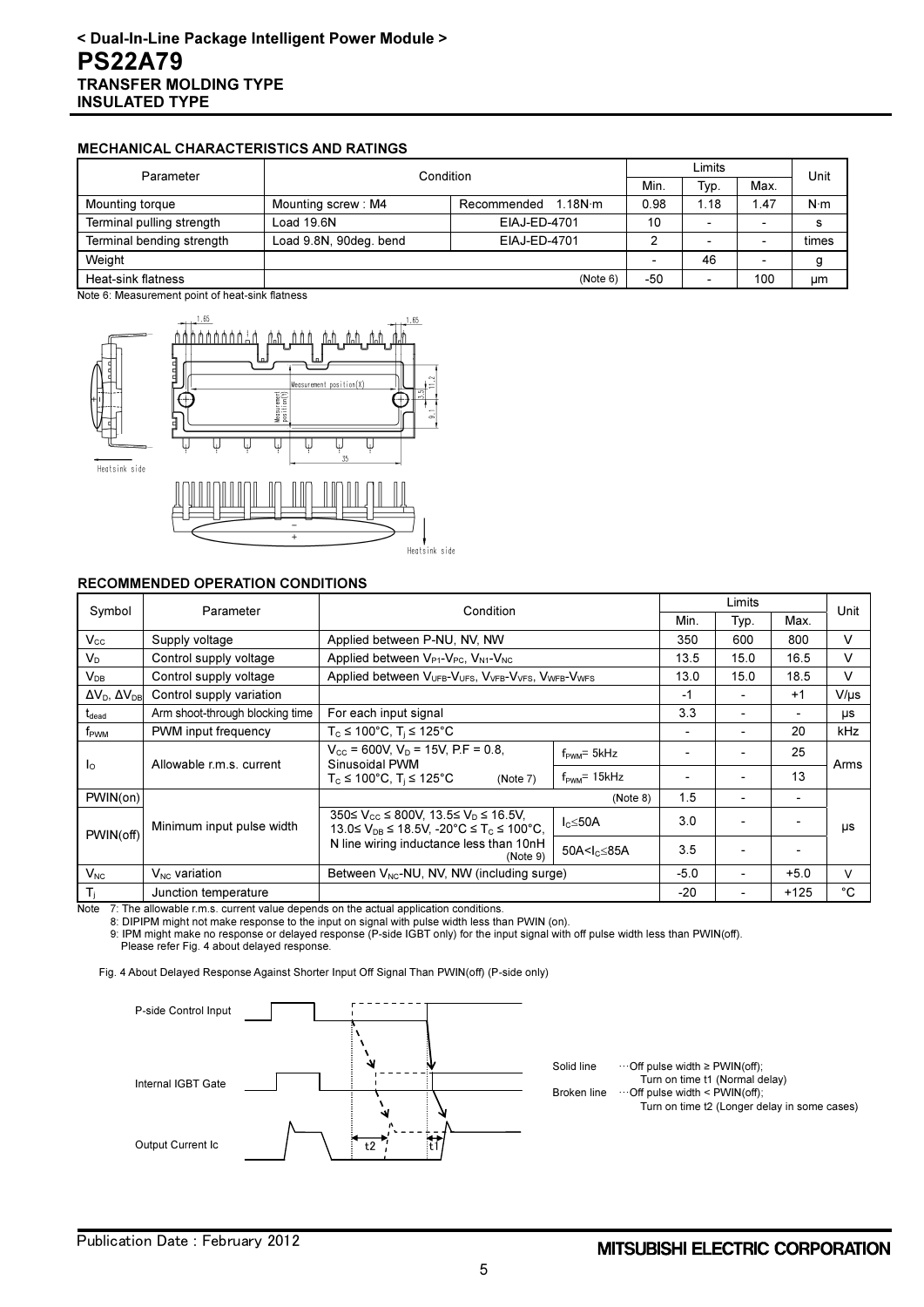#### Fig. 5 Timing Charts of DIPIPM Protective Functions

- [A] Short-Circuit Protection (N-side only with the external sense resistor and RC filter)
- a1. Normal operation: IGBT ON and outputs current.
- a2. Short circuit current detection (SC trigger)
	- (It is recommended to set RC time constant 1.5~2.0μs so that IGBT shut down within 2.0μs when SC occurs.)
- a3. All N-side IGBT's gates are hard interrupted.
- a4. All N-side IGBTs turn OFF.
- a5.  $F_{\Omega}$  outputs with a fixed pulse width determined by the external capacitor  $C_{FQ}$ .
- a6. Input = "L": IGBT OFF
- a7. Fo finishes output, but IGBTs don't turn on until inputting next ON signal  $(L\rightarrow H)$ .
- (IGBT of each phase can return to normal state by inputting ON signal to each phase.)
- a8. Normal operation: IGBT ON and outputs current.



[B] Under-Voltage Protection (N-side, UV<sub>D</sub>)

- b1. Control supply voltage V<sub>D</sub> exceeds under voltage reset level (UV<sub>Dr</sub>), but IGBT turns ON by next ON signal (L->H). (IGBT of each phase can return to normal state by inputting ON signal to each phase.)
- b2. Normal operation: IGBT ON and outputs current.
- b3.  $V_D$  level drops to under voltage trip level. (UV<sub>Dt</sub>).
- b4. All N-side IGBTs turn OFF in spite of control input condition.
- b5. Fo outputs for the period determined by the capacitance  $C_{FO}$ , but output is extended during  $V_D$  keeps below UV<sub>Dr</sub>.
- b6.  $V_D$  level reaches  $UV_{Dr}$ .
- b7. Normal operation: IGBT ON and outputs current by next ON signal (L→H).

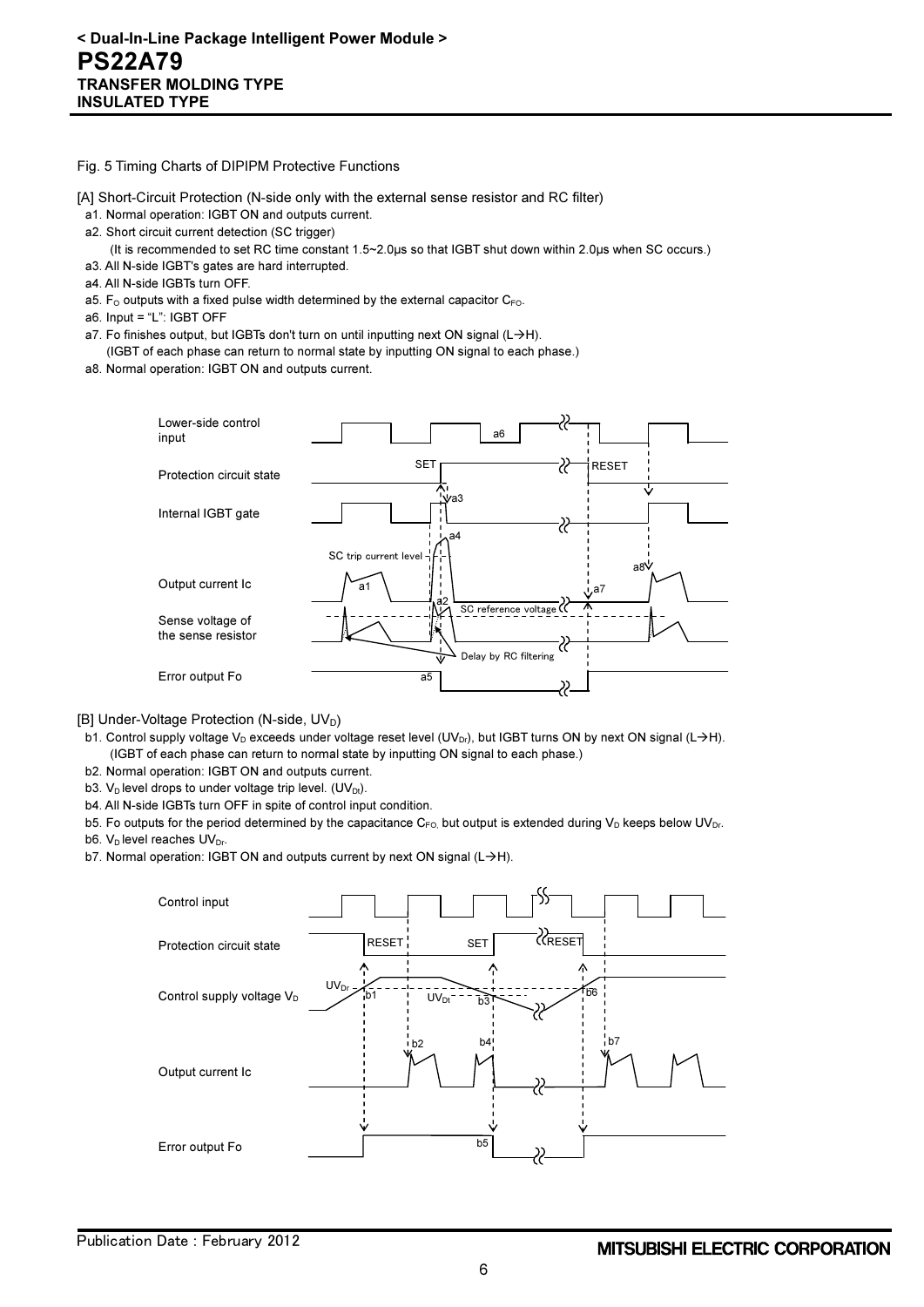[C] Under-Voltage Protection (P-side, UV<sub>DB</sub>)

- c1. Control supply voltage V<sub>DB</sub> rises. After the voltage reaches under voltage reset level UV<sub>DBr</sub>, IGBT turns on by next ON signal (L->H).
- c2. Normal operation: IGBT ON and outputs current.
- c3.  $V_{DB}$  level drops to under voltage trip level (UV<sub>DBt</sub>).
- $c4$ . IGBT of corresponding phase only turns OFF in spite of control input signal level, but there is no  $F_0$  signal output.
- c5. V<sub>DB</sub> level reaches UV<sub>DBr</sub>.
- c6. Normal operation: IGBT ON and outputs current by next ON signal  $(L\rightarrow H)$ .



Fig. 6 MCU I/O Interface Circuit



Note)

Design for input RC filter depends on the PWM control scheme used in the application and the wiring impedance of the printed circuit board.

But because noisier in the application for 1200V, it is strongly recommended to insert RC filter. (Time constant: over 100ns. e.g. 100Ω, 1000pF)

The DIPIPM input signal interface integrates a min. 3.3kΩ pull-down resistor. Therefore, when using RC filter, be careful to satisfy turn-on threshold voltage requirement.

Fo output is open drain type. It should be pulled up to the positive side of 5V or 15V power supply with the resistor that limits Fo sink current I<sub>Fo</sub> under 1mA. In the case of pulling up to 5V supply, over 5.1kΩ is needed. (10kΩ is recommended.)





Low inductance shunt resistor like surface mounted (SMD) type is recommended. Protection current level  $I_{SC}$  changes by inserting shunt resistor.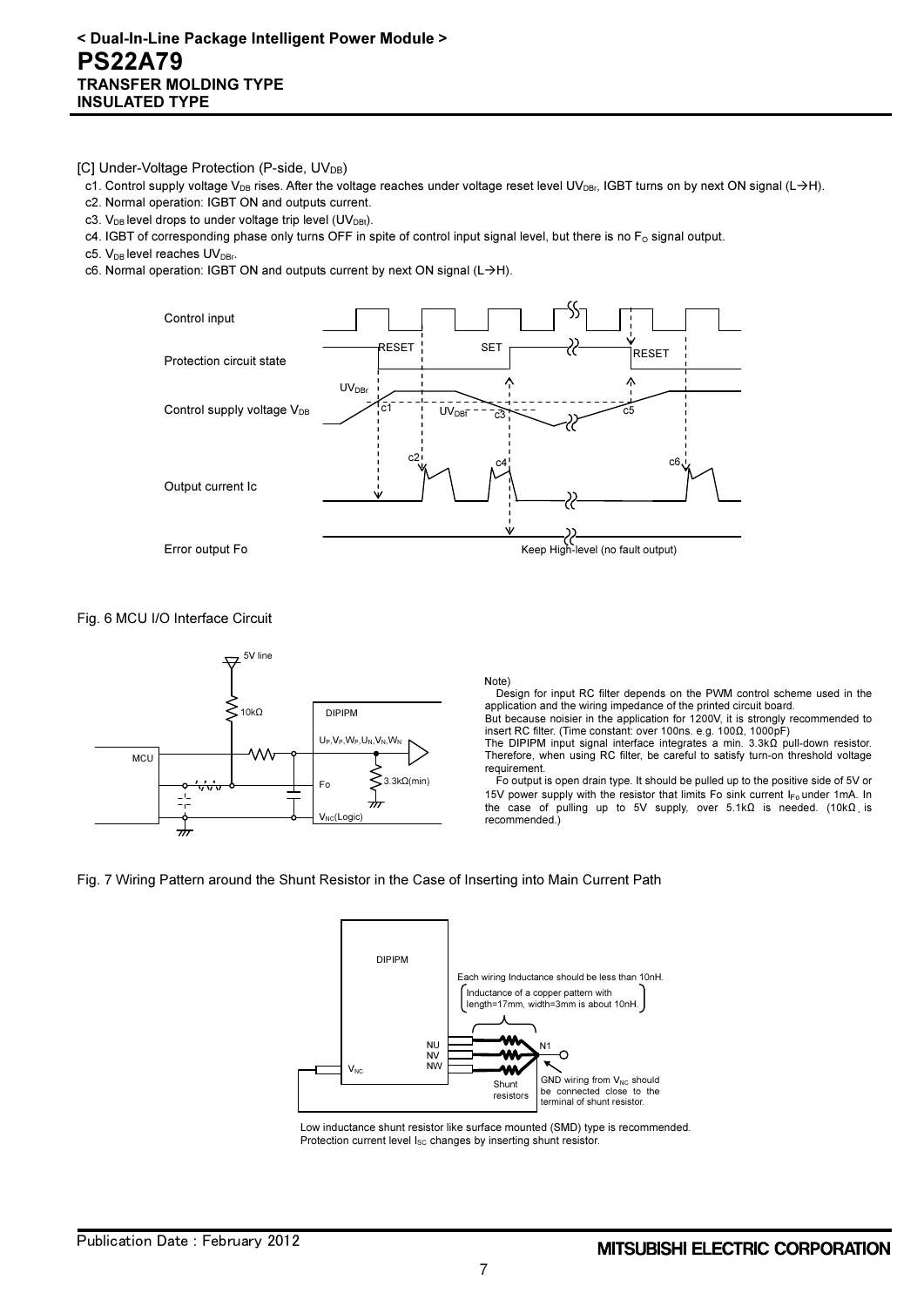## < Dual-In-Line Package Intelligent Power Module > PS22A79 TRANSFER MOLDING TYPE INSULATED TYPE

#### Fig. 8 Example of Application Circuit



#### Note

- 1 :If control GND and power GND are patterned by common wiring, it may cause malfunction by fluctuation of power GND level. It is recommended to connect control GND and power GND at only a N1 point at which NU, NV, NW are connected to power GND line.
- 2 :It is recommended to insert a Zener diode D1 (24V/1W) between each pair of control supply terminals to prevent surge destruction.
- 3 :To prevent surge destruction, the wiring between the smoothing capacitor and the P, N1 terminals should be as short as possible. Generally inserting a 0.1μ~0.22μF snubber capacitor C3 between the P-N1 terminals is recommended.
- 4 :R1, C4 of RC filter for preventing protection circuit malfunction is recommended to select tight tolerance, temp-compensated type. The time constant R1C4 should be set so that SC current is shut down within 2μs. (1.5μs~2μs is general value.) SC interrupting time might vary with the wiring pattern, so the enough evaluation on the real system is recommended. If R1 is too small, it may leads to delay of protection. So R1 should be min. 10 times larger resistance than Rs. (100 times is recommended.)
- 5 :To prevent erroneous operation, the wiring of A, B, C should be as short as possible.
- 6 :For sense resistor, the variation within 1%(including temperature characteristics), low inductance type is recommended. And the over 1/8W is recommended, but it is necessary to evaluate in your real system finally.
- 7 : To prevent erroneous SC protection, the wiring from V<sub>SC</sub> terminal to CIN filter should be divided at the point D that is close to the terminal of sense resistor. And the wiring should be patterned as short as possible.
- 8 :All capacitors should be mounted as close to the terminals of the DIPIPM as possible. (C1: good temperature, frequency characteristic electrolytic type, and C2: 0.22μ~2.0μF, good temperature, frequency and DC bias characteristic ceramic type are recommended.)
- 9 :Input drive is High-active type. There is a min. 3.3kΩ pull-down resistor in the input circuit of IC. To prevent malfunction, the wiring of each input should be as short as possible. And it is strongly recommended to insert RC filter (e.g. R3=100Ω and C5=1000pF) and confirm the input signal level to meet the turn-on and turn-off threshold voltage. Thanks to HVIC inside the module, direct coupling to MCU without any opto-coupler or transformer isolation is possible.
- 10 :Fo output is open drain type. It should be pulled up to MCU or control power supply (e.g. 5V,15V) by a resistor that makes IFo up to 1mA. (IFO is estimated roughly by the formula of control power supply voltage divided by pull-up resistance. In the case of pulled up to 5V, 10kΩ (5kΩ or more) is recommended.)
- 11 :Error signal output width ( $t_{F0}$ ) can be set by the capacitor connected to C<sub>FO</sub> terminal. C<sub>FO</sub>(typ.) =  $t_{F0} \times (9.1 \times 10^{-6})$  (F)
- 12 :High voltage (V<sub>RRM</sub> =1200V or more) and fast recovery diode (trr=less than 100ns or less) should be used for D2 in the bootstrap circuit.
- 13 :If high frequency noise superimposed to the control supply line, IC malfunction might happen and cause erroneous operation. To avoid such problem, voltage ripple of control supply line should meet dV/dt ≤+/-1V/μs, Vripple≤2Vp-p.
- 14 :For DIPIPM, it isn't recommended to drive same load by parallel connection with other phase IGBT or other DIPIPM.

Control GND wiring Power GND wiring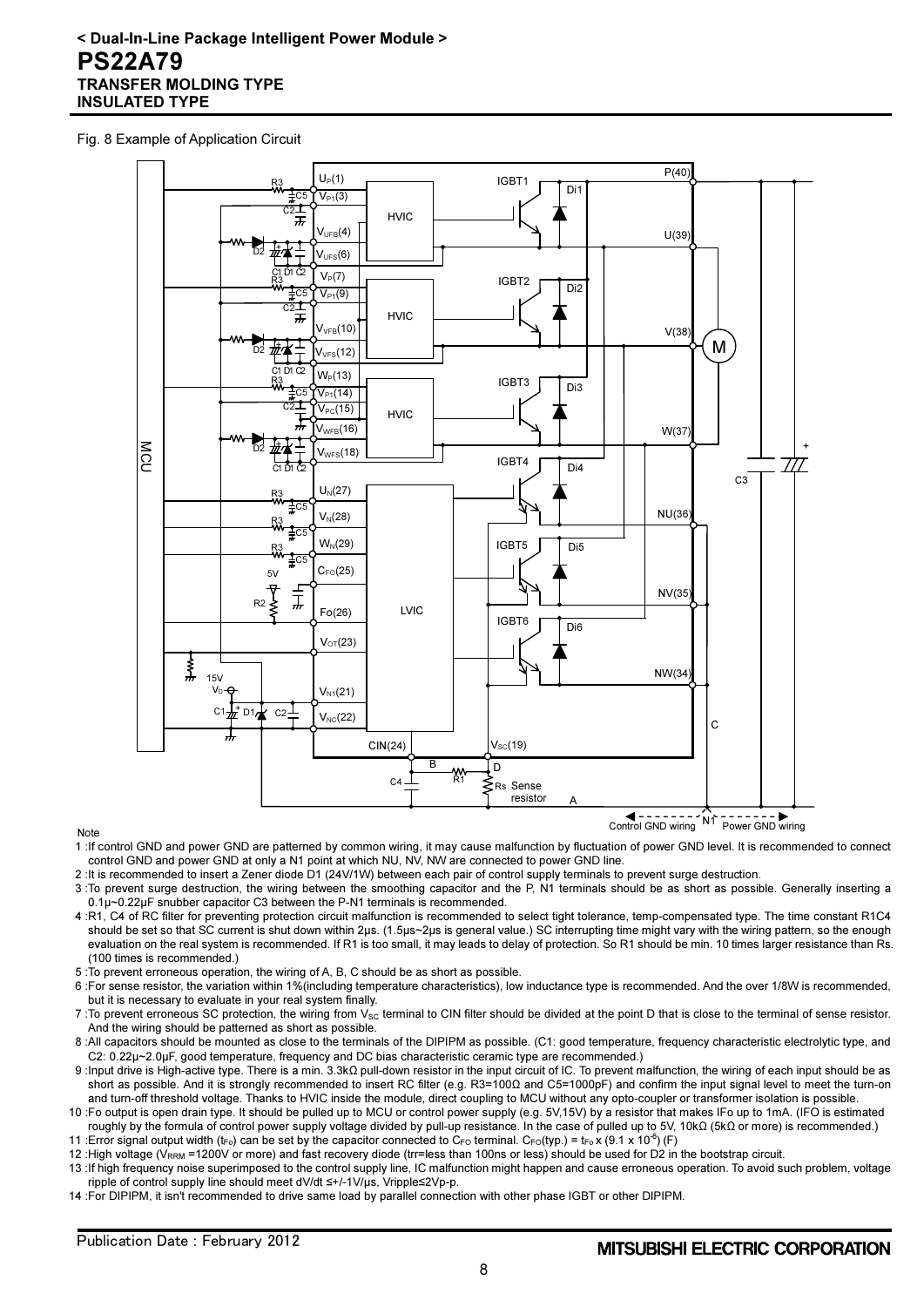Fig. 9 Package Outlines

Dimensions in mm

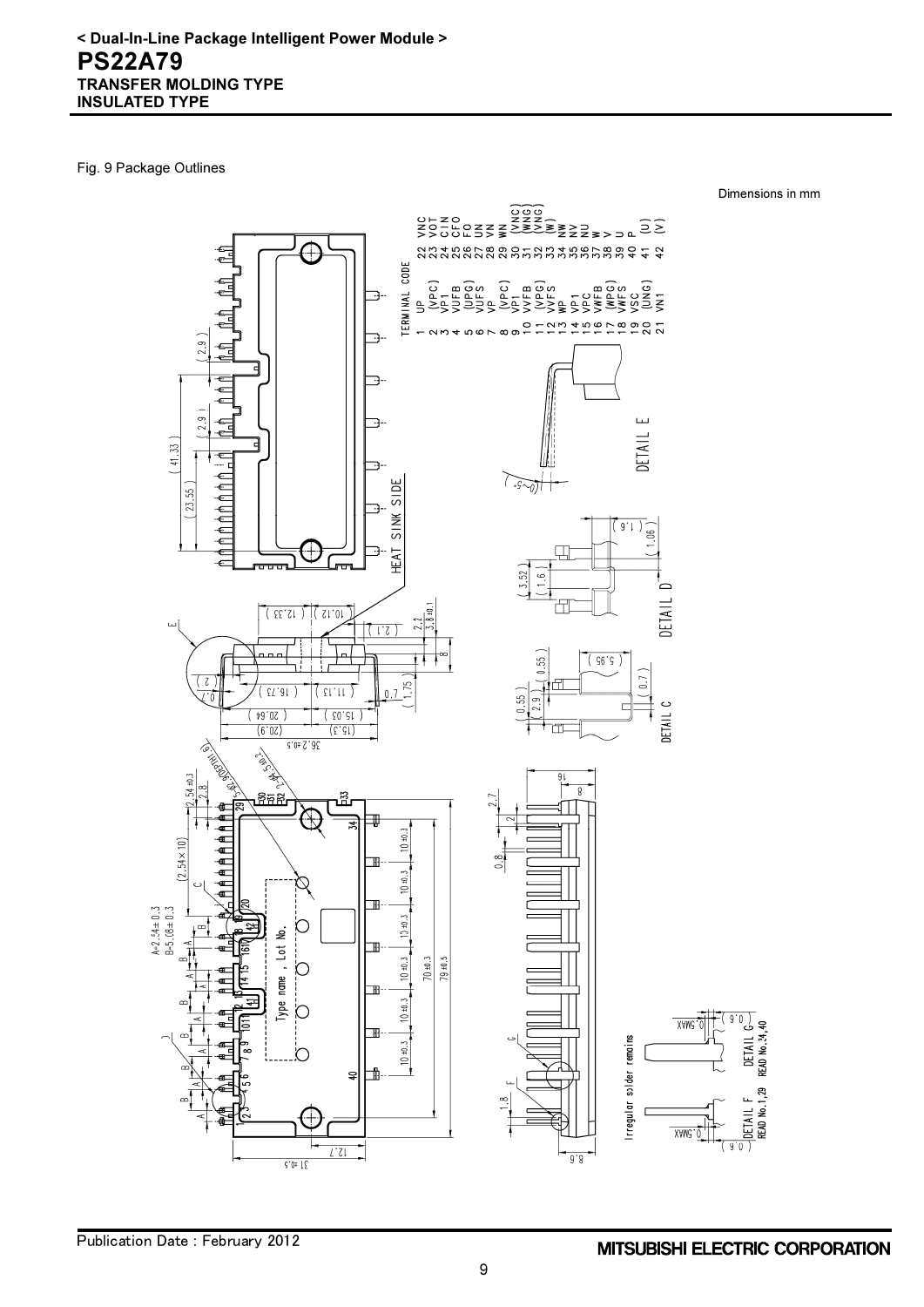Revision Record

| Rev. | Date     | Page                     | Revised contents |
|------|----------|--------------------------|------------------|
|      | 214,0012 | $\overline{\phantom{0}}$ | New              |